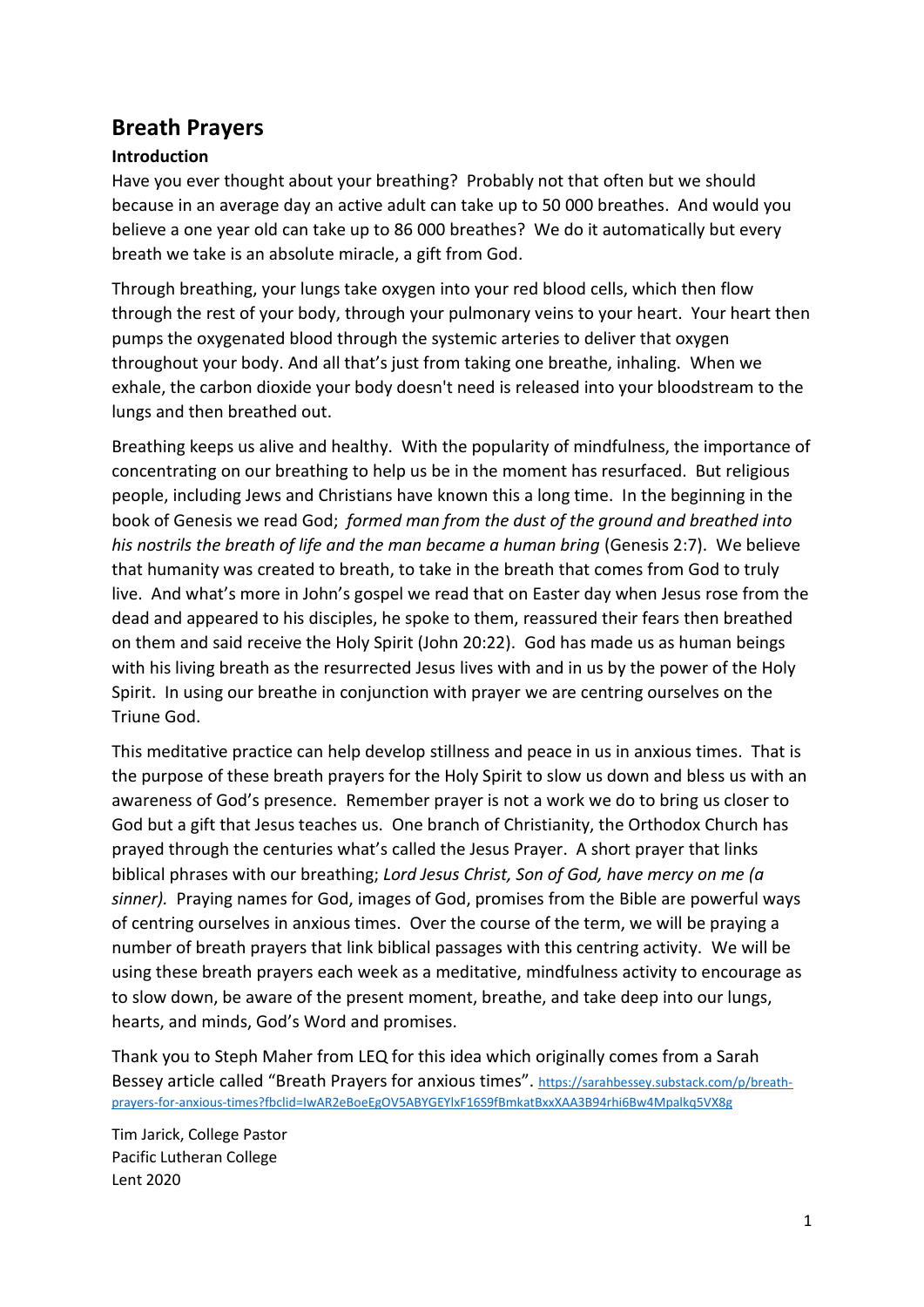## **Week 1 – Romans 8:38-39**

#### *(Slide 3)*

This first breath prayer we are using this term is from the New Testament letter of Romans chapter 8, verses 38-39. This is a great chapter in which Paul the Apostle reminds us that in times of suffering and distress, God is for us, not against us, his love can never be divided from us.

In these breath prayers remember we are using our breath as we inhale saying this Word of God silently to ourselves and as we exhale with the corresponding Word.

## *(Slide 4)* Let's pray this breath prayer now.

I invite you to get your body in a comfortable position, as we become still, quiet and focus on our breathing.

Let's take a deep breath to practice now; inhale….Feel your lungs fill with air and exhale….let that breathe out again.

As you look at this verse on the screen lets speak out aloud the text in bold;

Inhale: **Nothing can separate me,** Exhale: **from the love of God.**

Now we are going to pray this verse three times as we say the first line silently to ourselves as we inhale and the second line as we exhale.

Let's inhale saying this Word of God silently…and then exhale.

Let's do that again a second time, inhale with this Word of God….and exhale…

Finally a third time, inhale…exhale…

#### *(Slide 5)* May God bless you with a deep awareness of the depth of his love for you today. Amen.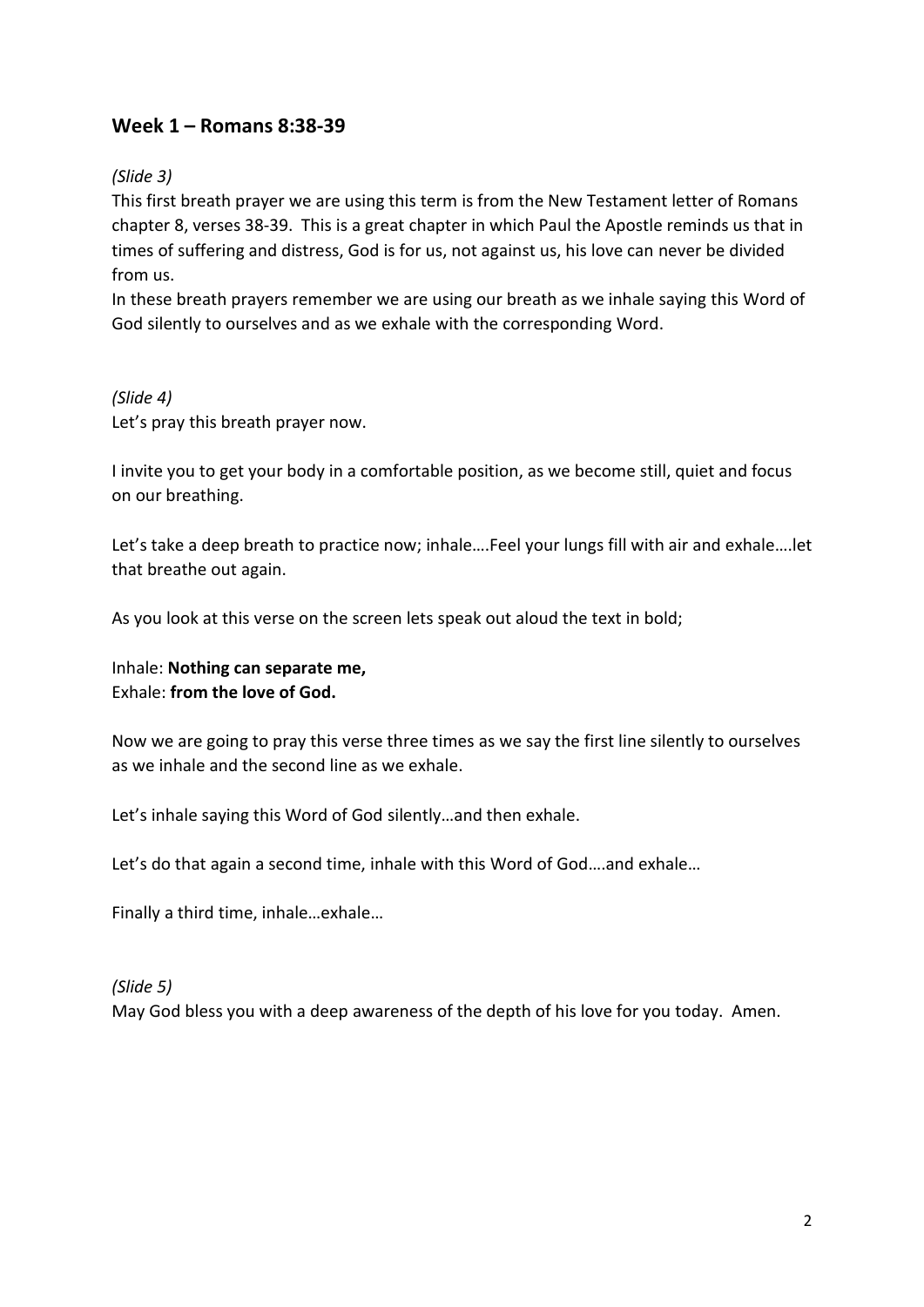# **Week 2 - 2 Corinthians 12:9**

### *(Slide 6)*

Remember what we did last week, we are using our breath as we inhale, saying a Word of God silently to ourselves, and as we exhale, saying the corresponding Word of God.

This second breath prayer is from Paul's second letter to the Corinthians where we are reminded that God's power is made perfect in weakness. The cross of Christ shows us that God's grace is enough for us.

#### *(Slide 7)*

Let's be still now, get our bodies in a comfortable position, as we become quiet and focus on our breathing.

Take a deep breath now….in….and out….Feel your lungs feel with air and then let that breathe out again.

Let's turn our eyes to the verse on the screen from Second Corinthians and read out aloud the text in bold;

Inhale: **Your grace** Exhale: **is enough for me.**

Let's pray this Word of God now by saying silently to yourself the first line as you inhale….then the second line as you exhale…

Let's do that again a second time, inhale with this Word of God….and exhale…

Finally a third time, inhale…exhale…

*(Slide 8)* May the grace of Jesus be enough for you today. Amen.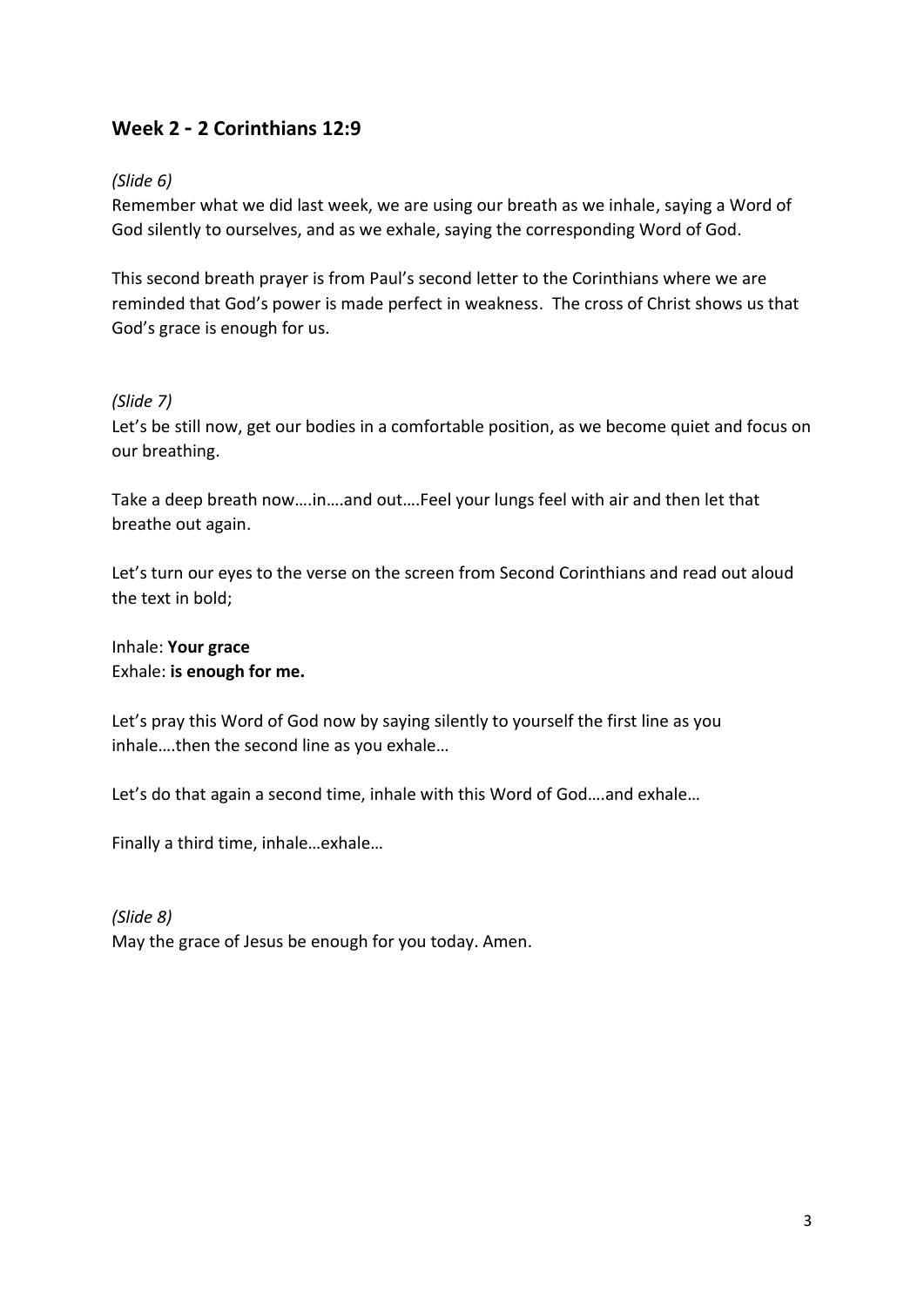## **Week 3 - 1 John**

#### *(Slide 9)*

A third breath prayer for this week.

Remember, we are using our breath as we inhale saying a Word of God silently to ourselves and as we exhale and say the corresponding Word of God.

This prayer is from the New Testament letter of John. A letter that is known for it's theme of love, God's love which is perfected in Jesus. God's sacrificial love drives our fear, the fear that can easily grow in us in uncertain times.

#### *(Slide 10)*

Let's be still now and tap into that love and peace that comes from God, as we become quiet and focus on our breathing.

Take a deep breath now and inhale….exhale….Feel your lungs inhale with air and then let that breathe out again.

Let's look at this verse on the screen from First John and say the bold text out aloud;

Inhale: **There is no fear** Exhale: **in your Love.**

We pray the first line silently to ourselves as we inhale.... then the second line as we exhale...

A second time, inhale with this Word of God….and exhale…

Lastly a third time, inhale…exhale…

*(Slide 11)* May God's Spirit of love drive out all fear in you today. Amen.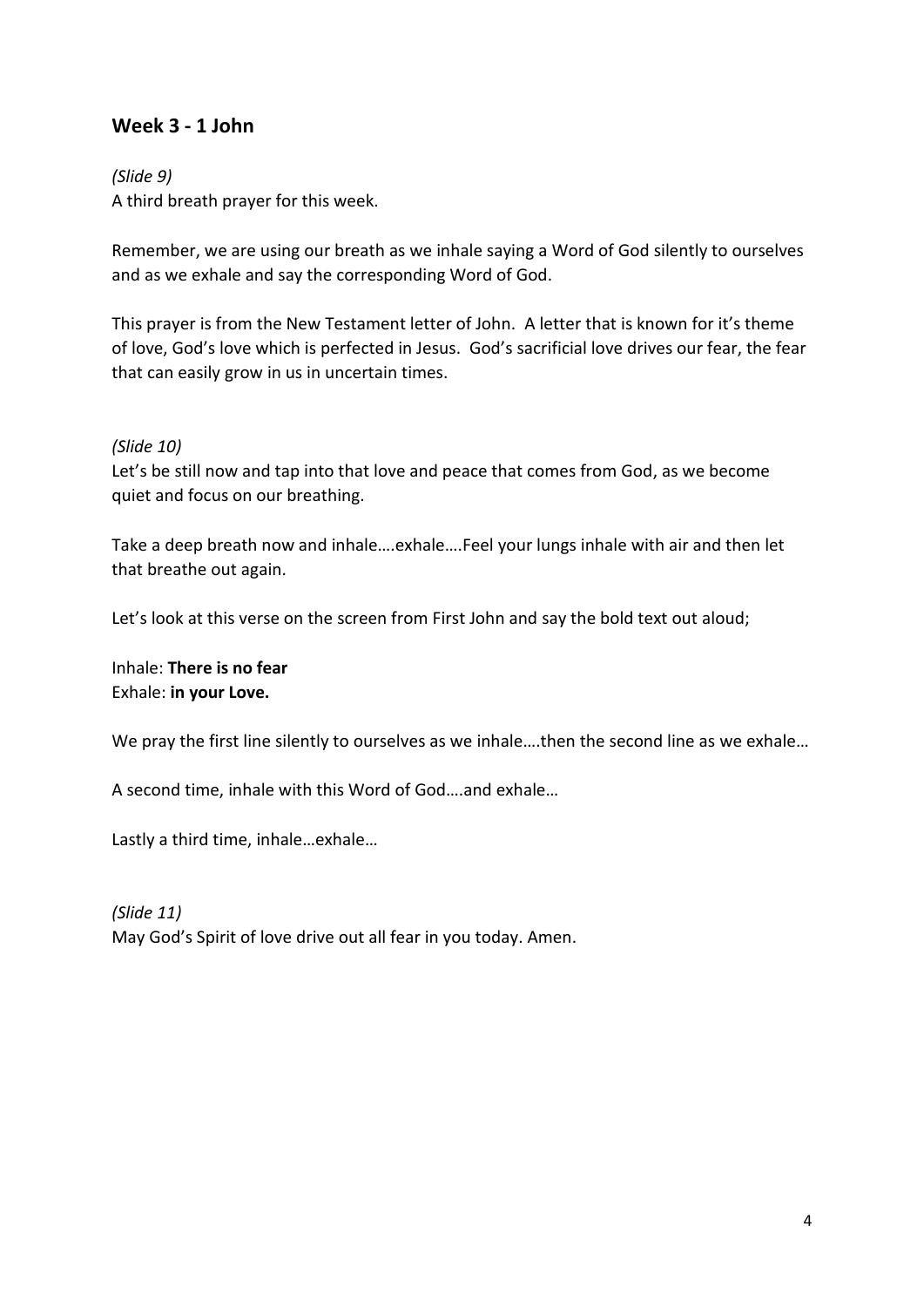## **Week 4 - Psalm 91:1**

*(Slide 12)* A breath prayer for week four.

Another opportunity for God's word and promises to be breathed into our hearts, minds and bodies as we go about the simple act of slowing down and focusing on our breathing.

This fourth prayer is from the Old Testament book of Psalms. The psalms which has been called the prayer book of the Bible. Psalm 91 points us to our need for, and the location where, we find true rest; in the sheltering presence of our gracious God.

*(Slide 13)*

Let's be still, get our bodies in a comfortable position, as we become quiet and focus on our breathing.

Take a deep breath now and inhale….exhale….Feel your lungs inhale with air and then let that breathe out again.

As you open your eyes look at this verse on the screen from Psalm 91 and say out aloud;

Inhale: **I find rest** Exhale: **in Your shelter.**

Let's pray the first line silently as you inhale....then the second line as you exhale...

Let's do that again a second time, inhale with this Word of God….and exhale…

Finally a third time, inhale…exhale…

*(Slide 14)* May the Lord God shelter you and give you rest in all you do today. Amen.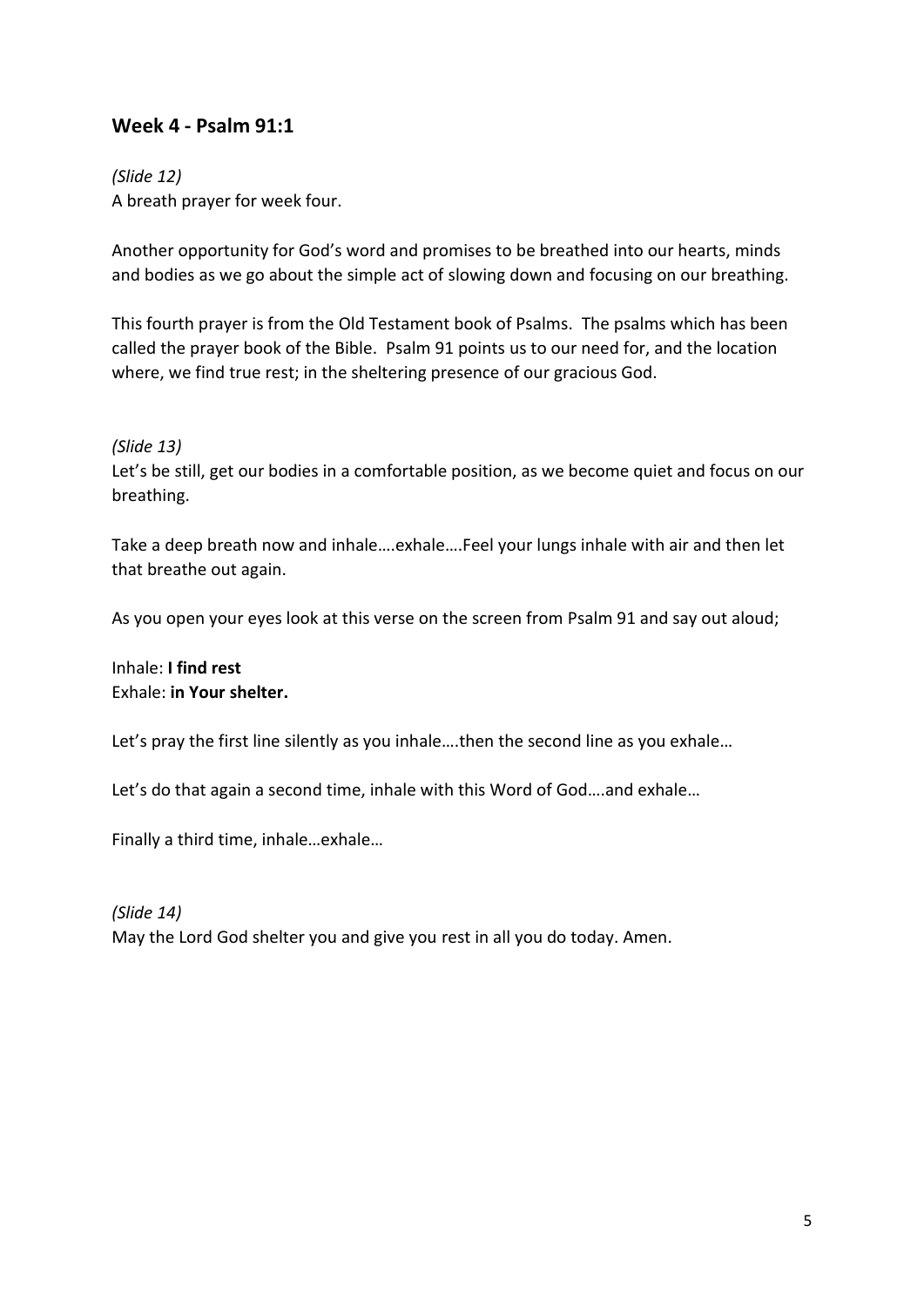## **Week 5 - Psalm 23**

### *(Slide 15)* A breath prayer for week five.

An opportunity again for us to be still, centre ourselves on God's word and pray using our breath.

Like last week, this prayer is from the prayerbook of the Bible, the Psalms. From one of the most well-known verses of the Bible, Psalm 23. A psalm of absolute trust in the Good Shepherd who is with us, guiding and leading us in the midst of all the fears life throws up at us.

#### *(Slide 16)*

I invite you to get your body in a comfortable position, as you become quiet, still and focus on your breathing.

Take a deep breath now in….out….Feel your lungs inhale with air and then exhale….

As you open your eyes look at this verse from Psalm 23 and read out aloud the parts in bold;

Inhale: **I will not be afraid** Exhale: **for You are with me.**

You are invited to pray the first phrase as you inhale….then the second as you exhale…

Let's do that a second time, inhale with this Word of God….then exhale…

Finally a third time, inhale…exhale…

*(Slide 17)* May Jesus the Good Shepherd bless you with his presence today. Amen.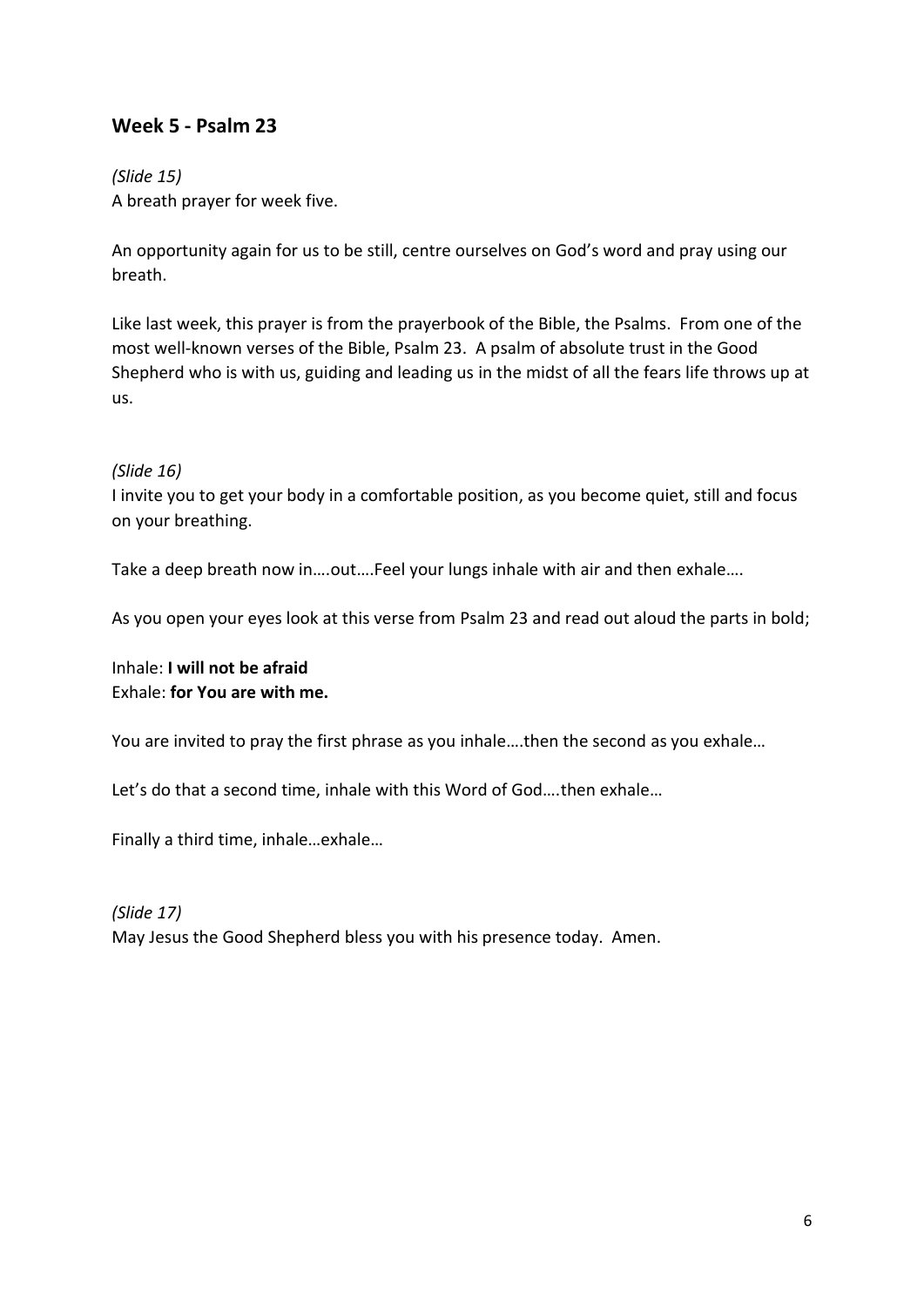## **Week 6 - Psalm 46:10**

#### *(Slide 18)*

Let's pray another one of these breath prayers now for week six.

Remember, we are using our breathe as we inhale saying a Word of God silently to ourselves and as we exhale and say the corresponding Word.

As you look at this verse you will see it is from another psalm. Psalm 46 was significant to Martin Luther because it spoke into a world in crisis and uproar. Where there is great change, turmoil and trouble Luther believed we can hold onto a God who is our refuge and strength, a God who does hold us in Christ.

#### *(Slide 19)*

Let's be still, get our bodies in a comfortable position, as we quiet ourselves and focus on our breathing.

Take a deep breath now and inhale….exhale….Feel your lungs inhale with air and then let that breathe out again….

As you open your eyes look at this verse on the screen from Psalm 46 and say out aloud the bits in bold;

Inhale: **Be still** Exhale: **and know you are God.**

We pray to ourselves the first line silently as we inhale....then the second line as we exhale...

Let's do that again a second time, inhale with these words….and exhale…

Finally a third time, inhale…exhale…

*(Slide 20)* Lord, bless us with stillness today, and deep knowledge that you are our God. Amen.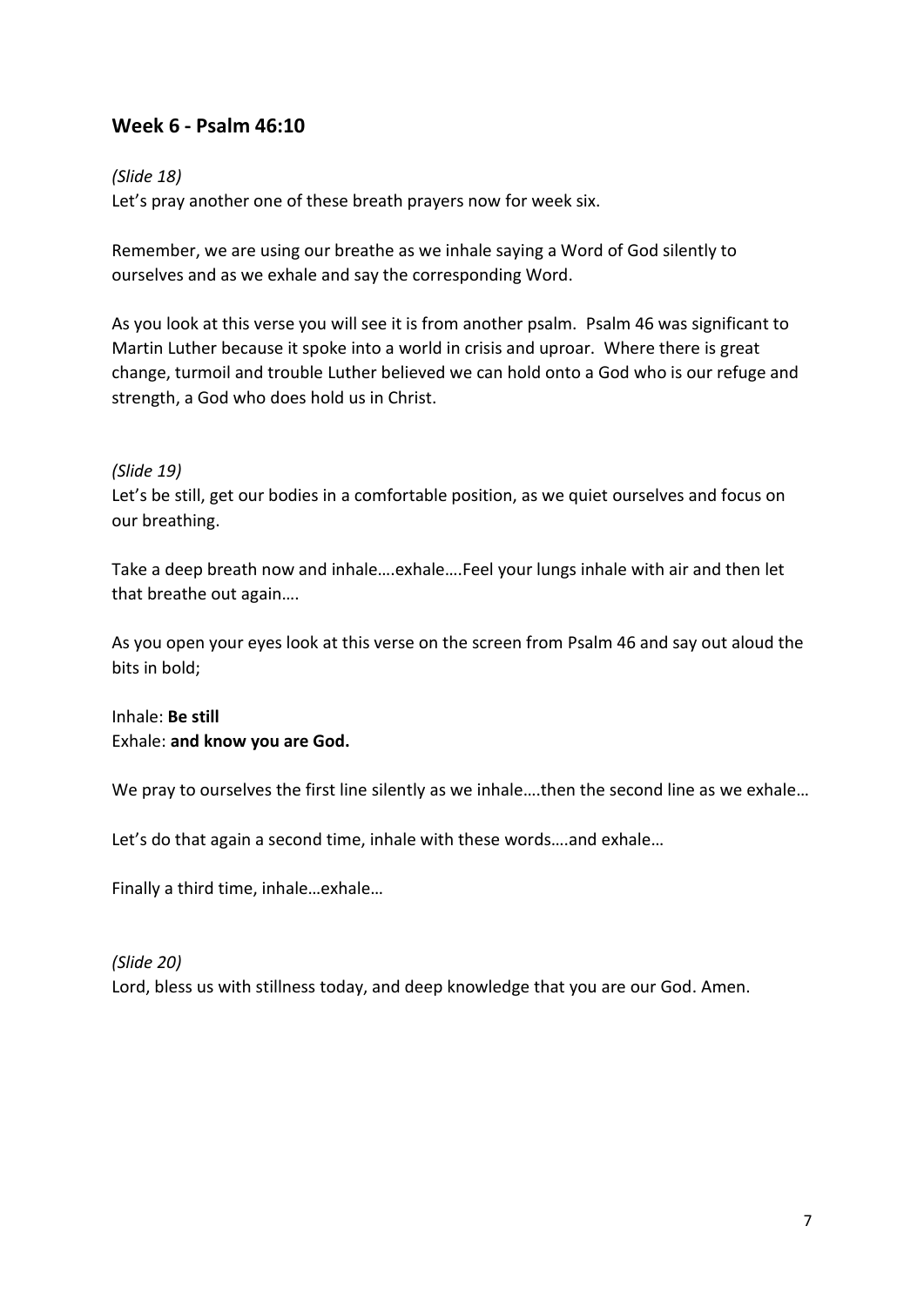## **Week 7 Matthew 6:10**

#### *(Slide 21)*

The seventh of our breath prayers we have been praying now.

Remember, we are using our breath as we inhale saying a Word of God silently to ourselves and as we exhale and say the corresponding Word.

This seventh prayer is from the Lord's Prayer. A prayer that we have prayed many times before but today we focus on one little part of it. The part where we ask God for his will to be done on earth as it is in heaven. As God's kingdom comes to us, we pray that he strengthens us in his word and in faith until the end of our lives.

#### *(Slide 22)*

Let's be still, get our bodies in a comfortable position, as we become quiet and focus on our breathing.

Take a deep breath now and inhale….exhale….Feel your lungs fill with air and then let that air out again….

Turn your eyes now to this verse on the screen from Matthew Chapter 6, verse 10. Let's read the text in bold out aloud;

Inhale**: On earth** Exhale: **as it is in heaven.**

As we pray now, repeat silently to yourself the first line as you inhale….then the second line as you exhale…

Let's do that again a second time, inhale with the is word from God….and exhale…

Finally a third time, inhale…exhale…

*(Slide 23)* May you live out God's will in the world today as it is in heaven. Amen.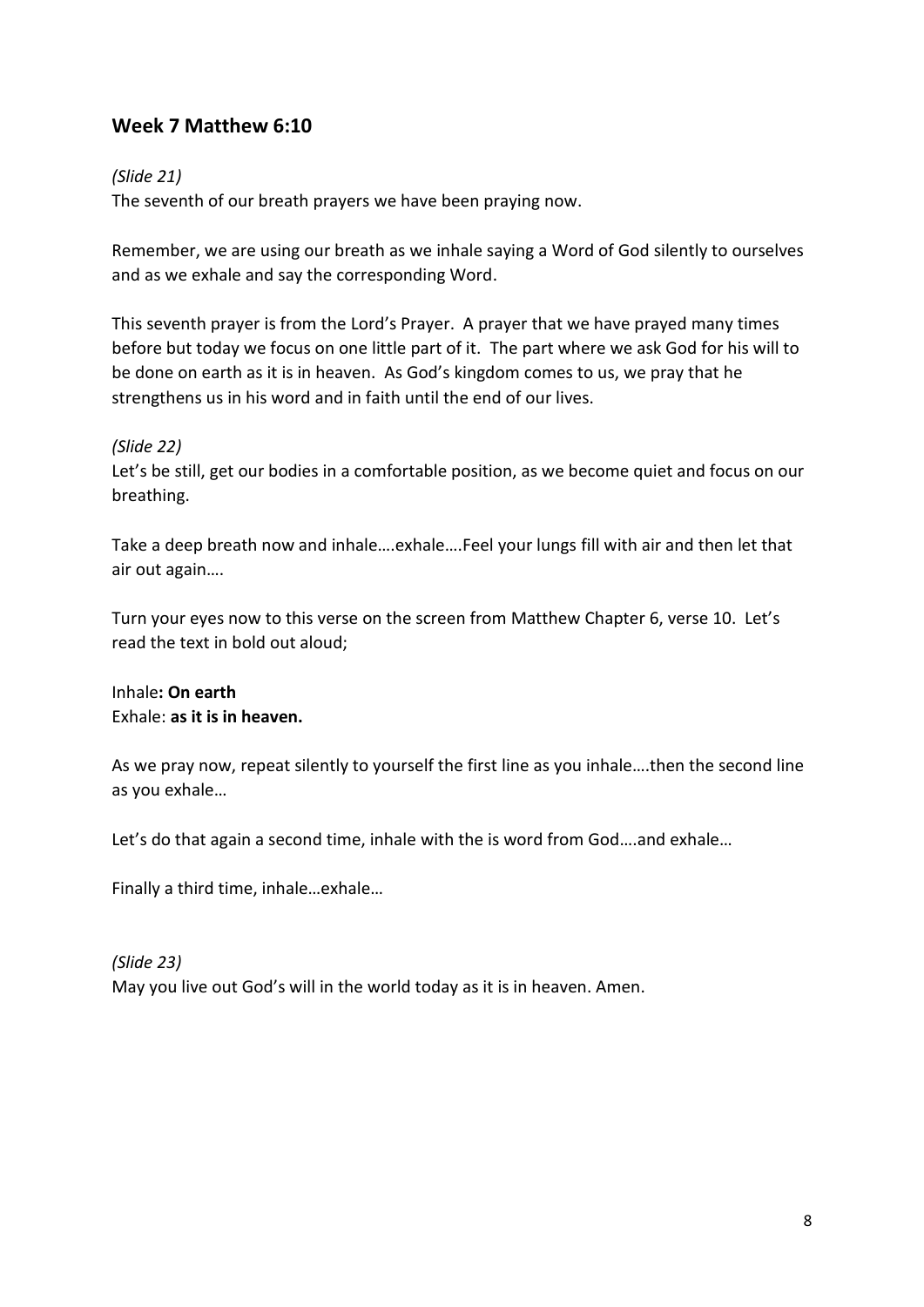### **Week 8 - Psalm 46:1**

#### *(Slide 24)*

We pray another breath prayer now.

Remember, we are using our breathe as we inhale saying a Word of God silently to ourselves and as we exhale and say the corresponding Word of God.

Psalm 46 again, this time it is the first verse of the psalm which is a confident declaration in the God who is our refuge and strength.

*(Slide 25)*

Let's get our bodies in a comfortable position, as we become quiet and focus on our breathing.

Take a deep breath now and inhale….exhale….Feel your lungs inhale with air and then let that breathe out again….

As you open your eyes look at this verse from Psalm 46 and say it out loud;

Inhale: **You are our refuge** Exhale: **and our strength.**

Let's pray and silently the first line as you inhale....then the second line as you exhale...

Let's do that a second time, inhale with this Word of God….and exhale…

Finally a third time, inhale…exhale…

*(Slide 26)* Lord Jesus you are our refuge, bless us with your strength today in all we do. Amen.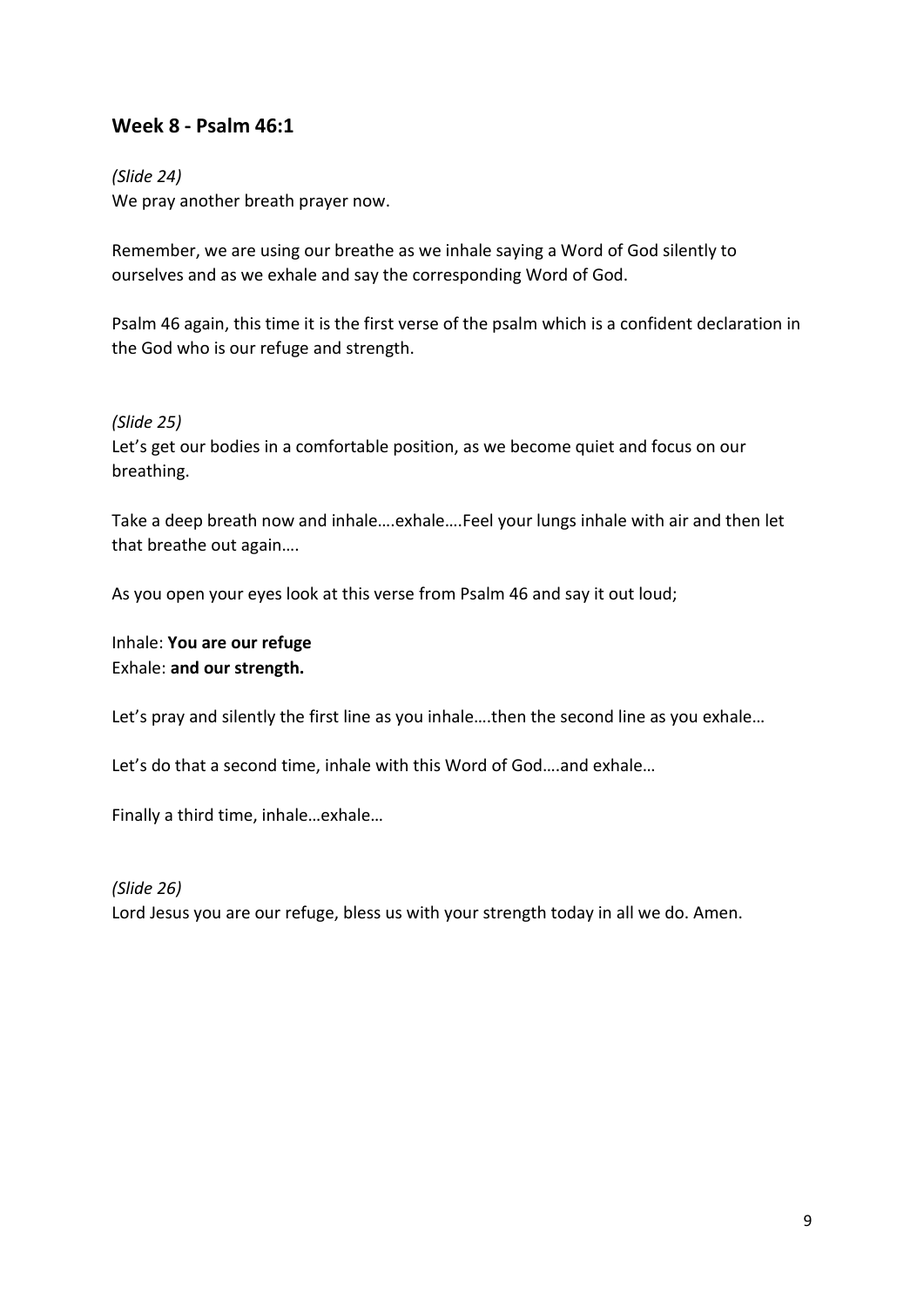## **Week 9 - Psalm 103:5**

#### *(Slide 27)*

We come close now to the end of our breath prayers for the term.

All along we have been using our breath as we inhale with a Word of God and then exhale with the corresponding Word.

A number of these prayers have come from the prayerbook of the Bible, the Psalms. This one is from Psalm 103 verse 5, a psalm of David in which he blesses God for all God's blessings to him; his forgiveness, healing, love and mercy.

#### *(Slide 28)*

Let's be still, get our bodies in a comfortable position, as we become quiet and focus on our breathing.

Take a deep breath now and inhale….exhale….Feel your lungs fill with air and then empty as you breathe out again….

Look at these words from Psalm 103. Read them out aloud;

Inhale: **You fill my life** Exhale: **with good things.**

We pray this breath prayer now, as you say the first line as you inhale....then the second line as you exhale…

A second time, inhale with this Word of God….and exhale…

A third time, inhale…exhale…

*(Slide 29)* Bless the Lord on my soul and forget not all good things in my life. Amen.